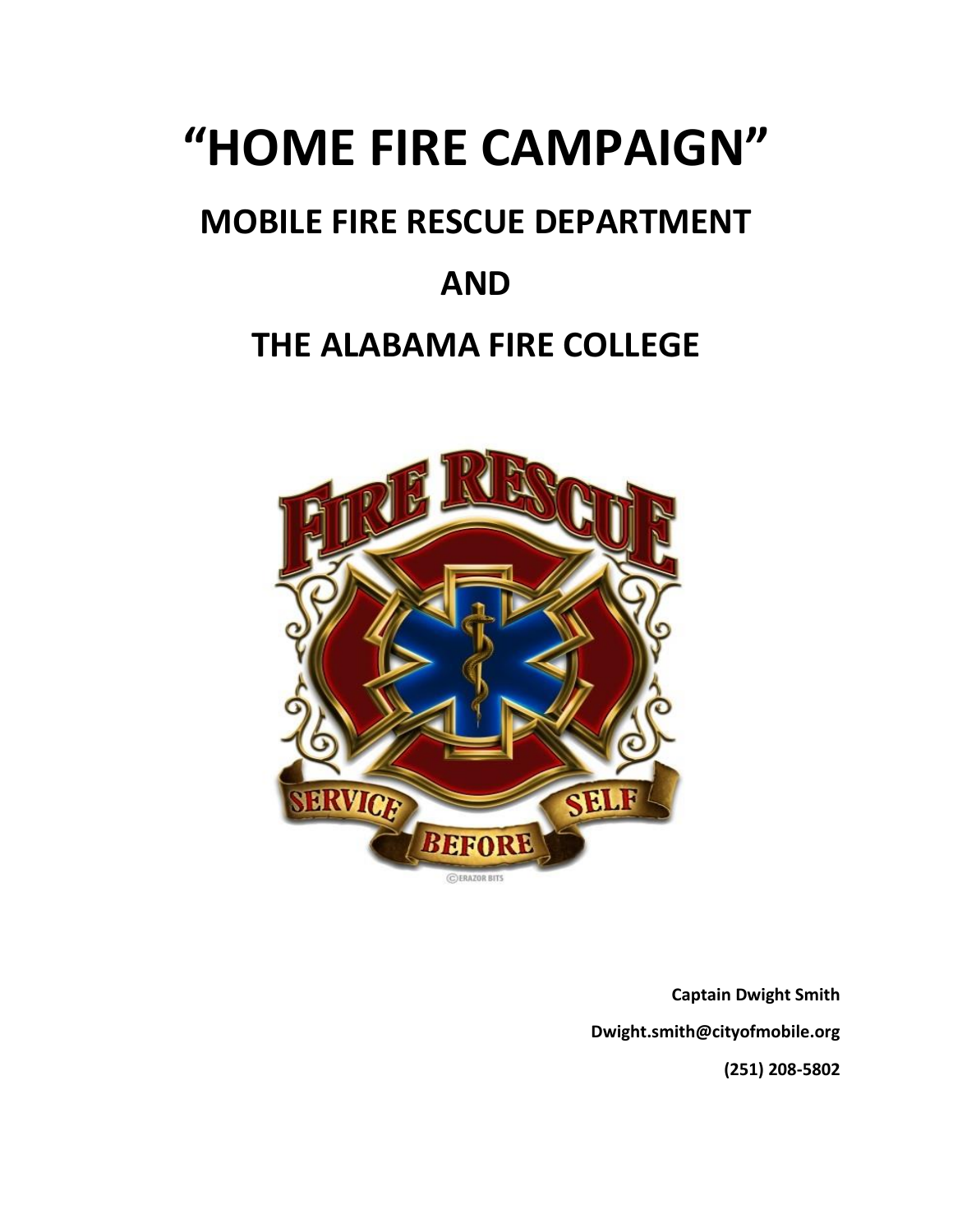



### **Mobile Fire & Rescue Department Neighborhood Fire Station Home Fire & Safety Self-Inspection Checklist**

To help reduce the risk of fire or other emergencies, we have developed this Self-Assessment Checklist to assist you with identifying and eliminating common household hazards which can contribute to a fire or another type of home accident. Review the list provided and determine if your home as any safety deficiencies. **If so, work to correct them**. If you have any questions, please feel free to stop by your neighborhood Fire Station or contact the Community Risk Reduction Division at 251-208-7484.

#### **Smoke/Carbon Monoxide Detectors**

Recommend one on each level of your home. Recommend one outside each sleeping area. Recommend testing monthly & battery replacement with semi-annual time changes. Replace after 10 years old.

#### **Escape Plan**

Develop plan to get out of house with 2 ways out of each room. Establish a meeting point 50 ft. from your home. Practice your escape plan and gathering at your meeting place every 6 months. Check windows and doors for easy opening by everyone. Keep a flashlight located in each sleeping area.

#### **Fire Extinguishers**

Should be easily accessible in the home and garage/storage (ABC Type). Teach everyone how to use them. Be sure they are charged/in date (check yearly).

#### **Kitchen Safety**

Keep the stove top clean and clear. Keep pan lids quickly accessible to cover burning pots. Use potholders and oven mitts, not towels. Keep pot handles turned inwards to avoid being turned over. Never leave the stove unattended. Keep the vent hood clean/no grease buildup.